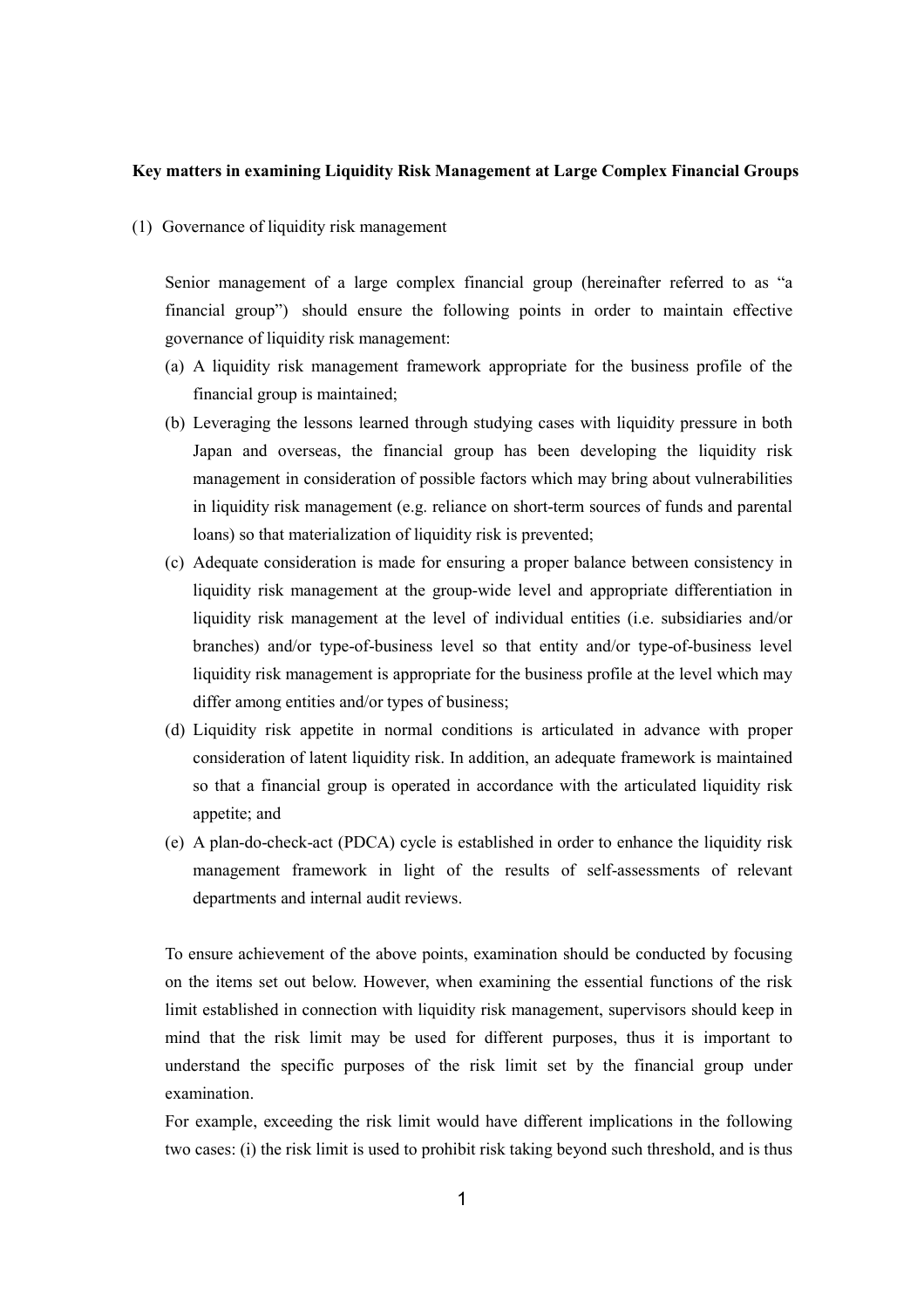set at a level somewhat higher than normal utilization; and (ii) the risk limit is set around the normal utilization level, assuming the occasional breach which will trigger reporting to relevant parties and promote discussion on, or lead to a common understanding as to business conditions. Examination of the functions of the risk limit should be conducted carefully, by taking into account the difference as described above. The matters to be focused on during the examination are as follows:

- (i) Roles and responsibilities of bodies, such as the board of directors and related divisions including the finance and risk management divisions, are articulated in the liquidity risk management;
- (ii) Systematic establishment and maintenance of policies and procedures for liquidity risk management in major entities is ensured in accordance with their business profiles. In addition, systematic establishment and maintenance of group-wide rules of liquidity risk management is ensured in light of the nature of key businesses of the group, along with the clarification on the roles and cooperation of headquarters and entities so that consistency among the group-wide level and the headquarters and major-entities level is maintained in their rules;
- (iii) Regular review on the structure of delegated and/or shared authority, coordination within the group and consistency among the internal rules noted in (ii) above is made. In addition, revision of internal rules and reinforcement of the liquidity risk management framework is made based on the results of such review;
- (iv) Review of the appropriateness of regular and ad-hoc liquidity risk reports is made at least annually;
- (v) An adequate framework that ensures the operation of each business is established in accordance with the liquidity risk appetite at least quarterly, through analysis of the status of business operations, estimated future cash flow, and other relevant matters;
- (vi) An examination process is established to review the liquidity risk management framework, annually and as needed, including liquidity risk limits, stress scenarios and stress testing;
- (vii) A PDCA cycle is established to facilitate ceaseless improvements to the liquidity risk management framework, including the examination process noted in (vi) above. The PDCA cycle is implemented with appropriate consideration on liquidity regulations such as the Basel III Liquidity Coverage Ratio (LCR), and the results of comparisons with international research and guidance such as the Basel Committee on Banking Supervision's "Principles for Sound Liquidity Risk Management and Supervision" published in September 2008; and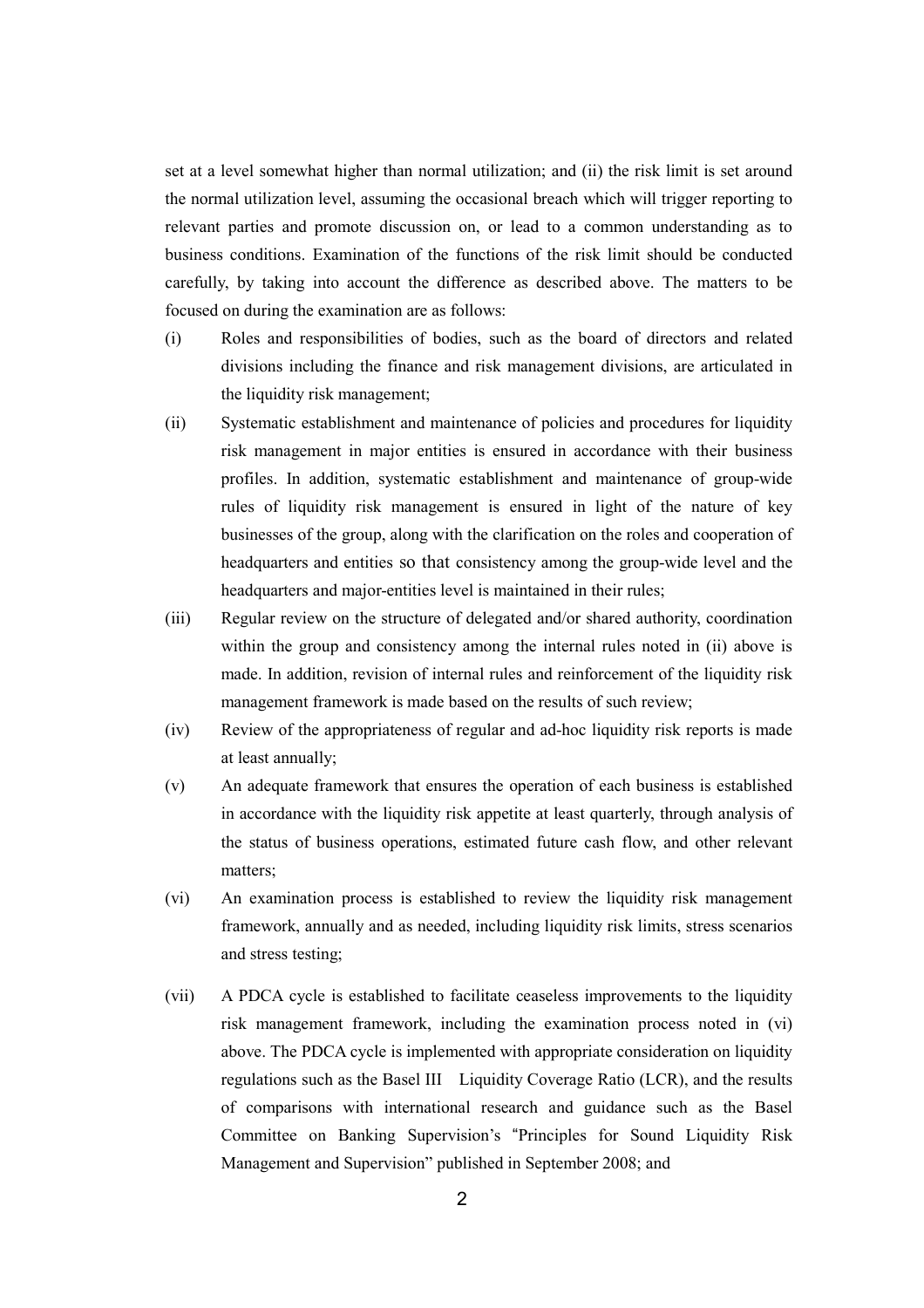- (viii) Self-assessment of liquidity risk management divisions and internal audit are performed at an appropriate frequency and an appropriate manner from the viewpoint of effective operation of the PDCA cycle. The status of improvements to the liquidity risk management framework is checked by executive officers in charge based on the result of the self-assessment and internal audit.
- (2) Setting and complying with the liquidity risk appetite

In setting and complying with the liquidity risk appetite at a financial group, it is important to (1) establish a business management structure to ensure that the business profile is in accordance with the liquidity risk appetite which is determined through an integrated approach on a group-wide basis; and (2) conduct a periodic review regarding the liquidity risk appetite based on analysis of the liquidity risk embedded in each business. Therefore, examination should be conducted by focusing on the items set out below:

- (i) A liquidity risk appetite is articulated for major divisions of financial groups, such as entities and business units, based on an analysis of commonalities/differences in the liquidity risk embedded in each business;
- (ii) The divisional liquidity risk appetite articulated in (i), for major dimensions such as entities and business units, is consistent with the group-wide liquidity risk appetite; and
- (iii) Review of the liquidity risk appetite is conducted at least annually, in light of multi-faceted analysis (e.g. stress testing) on size and profile of the financial group and liquidity risk embedded in each business.
- (3) Comprehensive measurement of liquidity risk

In measuring liquidity risk at a financial group, it is important to capture potential liquidity risk comprehensively by projecting cash flows in times of stress and other methods. To ensure this point, examination should be conducted by focusing on items set out below:

- (i) Systems and processes are established to be capable of delivering time sensitive information, such as cash flow projections and the rate of utilization of the liquidity risk limit;
- (ii) Projection of the cash flow is updated daily for a period within 30 days, and at least monthly for a period of more than 30 days; and
- (iii) Cash flow is projected based on analysis of the following:
	- (a) Latent factors (i.e. future refinancing needs, change in behavior of customers) associated with projecting cash flow for the duration of the relevant exposures;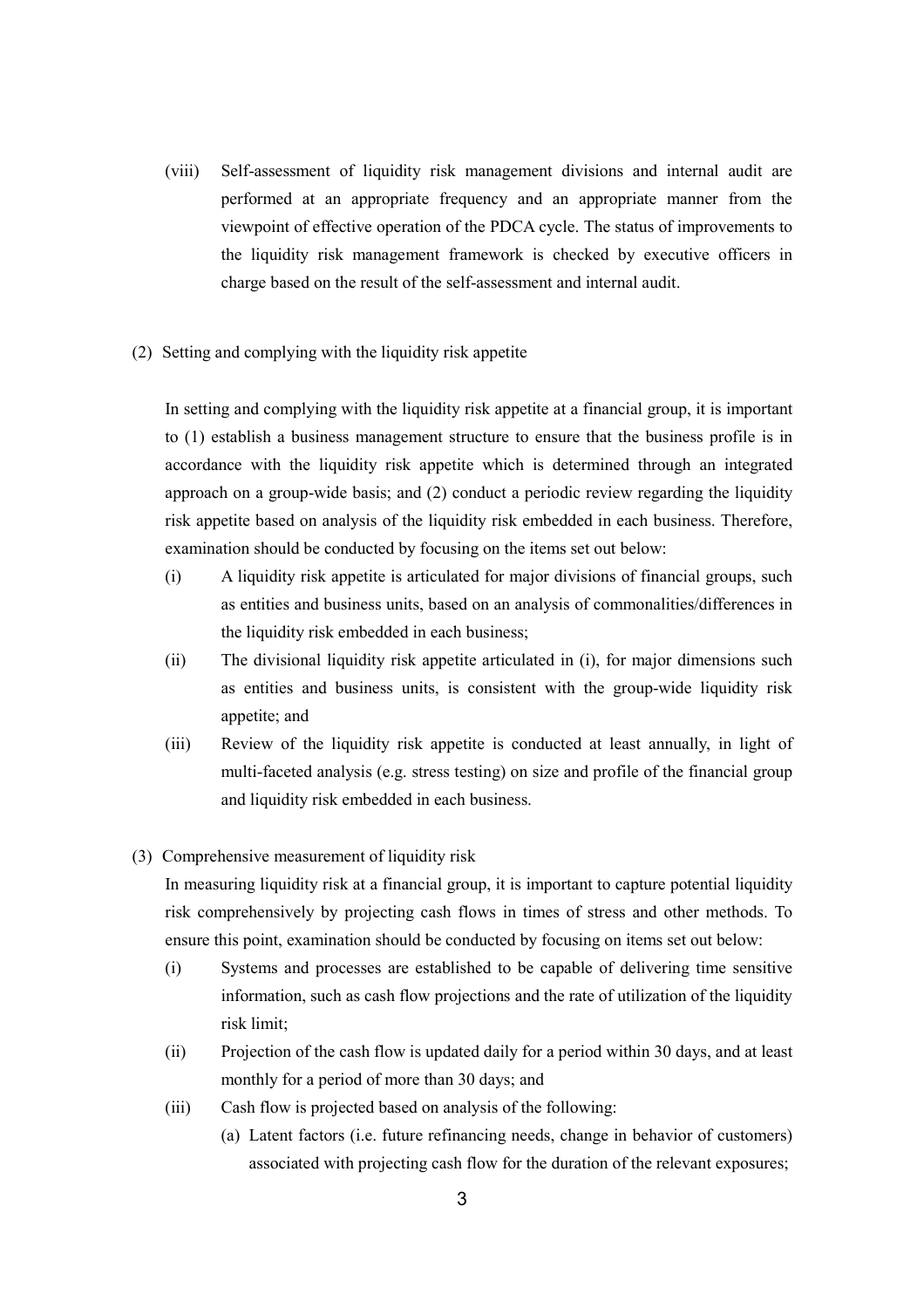- (b) Reasonableness of the forecasts in relation to assets, liabilities and off-balance sheet exposures. In particular, the conservativeness of the forecasts based on the factors, such as market liquidity categorized by assets and currencies, and business profiles; and
- (c) Validity of cash flow mismatches between outflow and inflow calculated on both a point-in-time basis and a cumulative basis.
- (4) Utilization of liquidity stress testing results

At a financial group, it is important to implement liquidity stress testing in a timely manner by reflecting not only the viewpoint of regulatory compliance such as Basel III LCR, but also the senior management's awareness and business profile. Additionally, the results of such stress testing should facilitate the senior management's decision-making. To ensure this point, examination should be conducted by focusing on the items set out below:

- (i) Stress tests on the adequacy of the excess liquidity buffer are performed by the group on a whole and individual-entity basis at an appropriate frequency, and any liquidity issues are examined using the results of such stress tests;
- (ii) A framework to ascertain the appropriateness of liquidity stress testing scenarios, such as institution-specific and market-wide stress for managerial purposes, is established based on the results of comparison with international research and guidance, such as the Basel Committee on Banking Supervision's "Principles for Sound Liquidity Risk Management and Supervision" published in September 2008; and
- (iii) An analysis is conducted on gaps between the results of liquidity stress testing for regulatory compliance purposes, such as the Basel III LCR requirements, and those for managerial purposes. In addition, an implementation framework for liquidity risk management is considered by taking into account the two different testing approaches above, and liquidity risk management policies and methodologies for addressing the difference between the regulatory stress testing and managerial stress testing are articulated in internal rules.
- (5) Holdings of sufficient excess liquidity buffer

To enable the excess liquidity buffer to sufficiently cover potential liquidity outflow under liquidity stress conditions at a financial group, it is important to make sure that the financial instruments comprising the excess liquid asset portfolio are feasibly converted into cash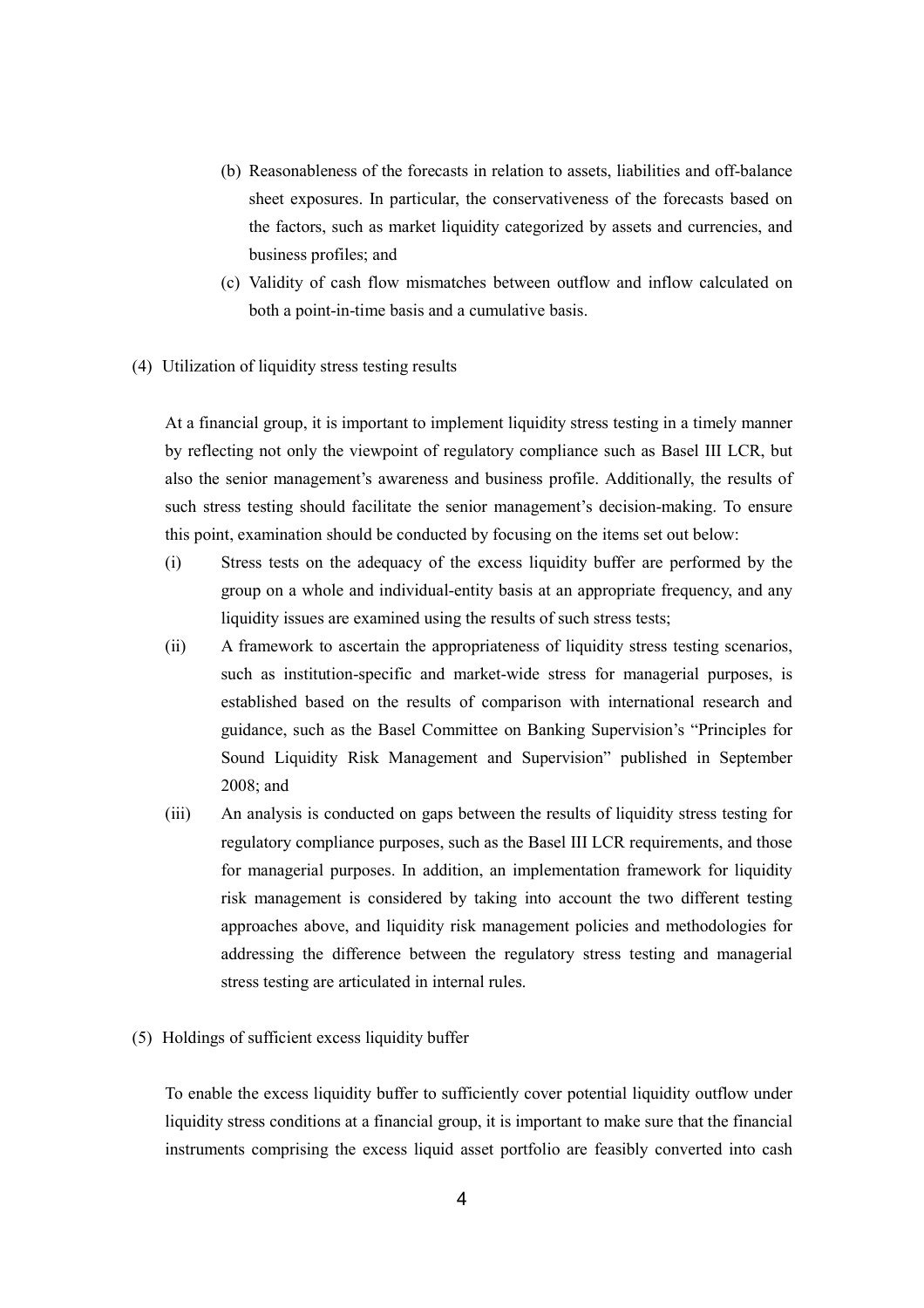under liquidity stress conditions. To ensure this point, examination should be conducted by focusing on the item set out below:

- (i) An implementation process is articulated for cash conversion of the excess liquidity buffer through an analysis of feasibility (authority for cash conversion, capacity to convert) on both a group-wide basis and individual-entity basis.
- (6) Collateral management by classification

In considering actions to address the cases where liquidity pressure materializes at a financial group, it is necessary to capture the value of the excess liquidity buffer in a timely manner. Specifically, the value of the excess liquidity buffer should be captured at an appropriate time based on the frequency of change in the amount of excess liquidity buffer due to collateral movements and other factors. To ensure this point, examination should be conducted by focusing on the item set out below:

- (i) A framework is established to distinguish collateralized assets from uncollateralized ones and monitor the amount of excess liquidity buffer at least weekly as well as potential restrictions on the transfer of such assets, based on major classifications such as by the entities, countries and currencies.
- (7) Management methodology for liquidity risk

In establishing methodologies for liquidity risk management at a financial group, it is important to develop a framework that will facilitate an effective liquidity risk control, such as measures upon breach of a liquidity risk limit, with appropriate consideration of the size and profile of its business. To ensure this point, examination should be conducted by focusing on the items set out below:

- (i) Targets of liquidity risk management are set appropriately and communicated throughout relevant departments in light of the following points;
	- (a) Comprehensiveness of fund management (i.e. whether the entire secured/unsecured borrowings are managed or not);
	- (b) Respective roles and responsibilities shared between onshore and offshore, between main office/headquarters and overseas operations, and other relevant units; and
	- (c) Currencies subject to currency basis management.
- (ii) A management framework is established for managing the excess liquidity buffer based on business units, entities, and other relevant classifications, in addition to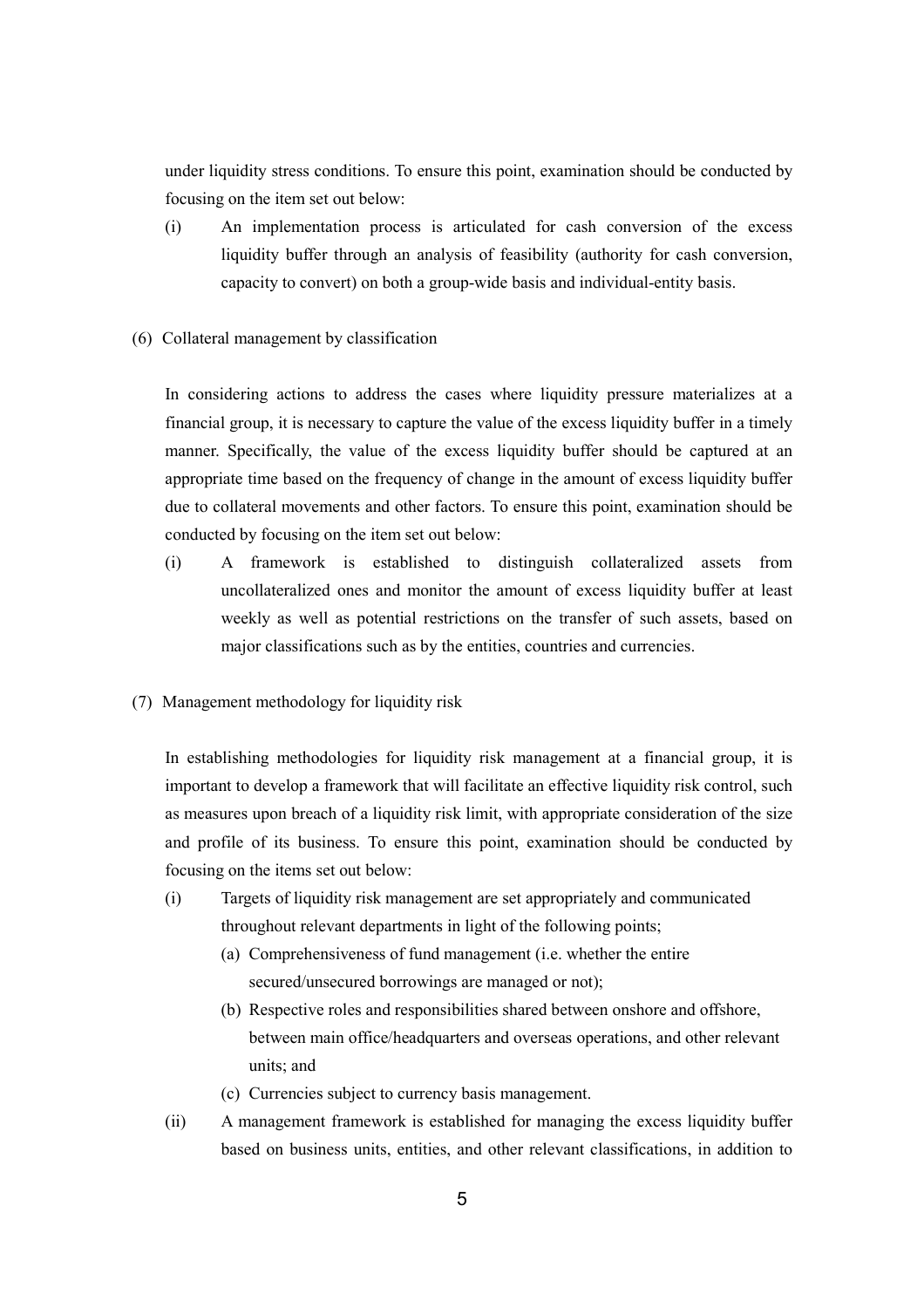the framework of the group as a whole;

- (iii) A framework is in place to manage the adequacy of the excess liquidity buffer held by overseas subsidiaries and subsidiaries operating different types of business in light of legal/regulatory and supervisory restrictions, and other relevant factors;
- (iv) The scope, management methodology, durable period (period during which liquidity is expected to be resilient under a stress event such as a foreign exchange market failure) of the targets of liquidity risk management, and the degree of reliance on investments using the home currency resources for funding foreign currencies are consistent with the liquidity risk appetite by currency; and
- (v) A management framework is established for liquidity risk management to analyze the potential need to fund currencies held in relatively small amounts. In addition the framework is maintained so that a financial group will be able to take actions such as establishing liquidity risk limits on those currencies in a manner consistent with the results of the analysis.
- (8) Establishment of a structure to incentivize reduction of liquidity risk in each business unit

For enabling liquidity risk management to function effectively at a financial group, it is important to build a structure where each business unit is incentivized to reduce liquidity risk. To ensure this point, examination should be conducted by focusing on the items set out below:

- (i) In the process to establish a structure that will incentivize business units to voluntarily contribute to maintaining the group-wide liquidity risk at an appropriate level by recognizing the increase in liquidity risk as costs when evaluating the performance of such business units (fund transfer pricing or FTP), consideration is given to the ways for maintaining consistency with the profile of each business and the liquidity risk appetite in relation to the purposes of adopting such methodologies to give incentives; and
- (ii) A process is in place for reviewing the liquidity risk profile in the new product approval process.
- (9) Development and implementation of plans for funding and investing in view of liquidity risk

In developing plans for funding and investing with appropriate consideration of liquidity risk, and in operating businesses in line with such plans at a financial group, it is important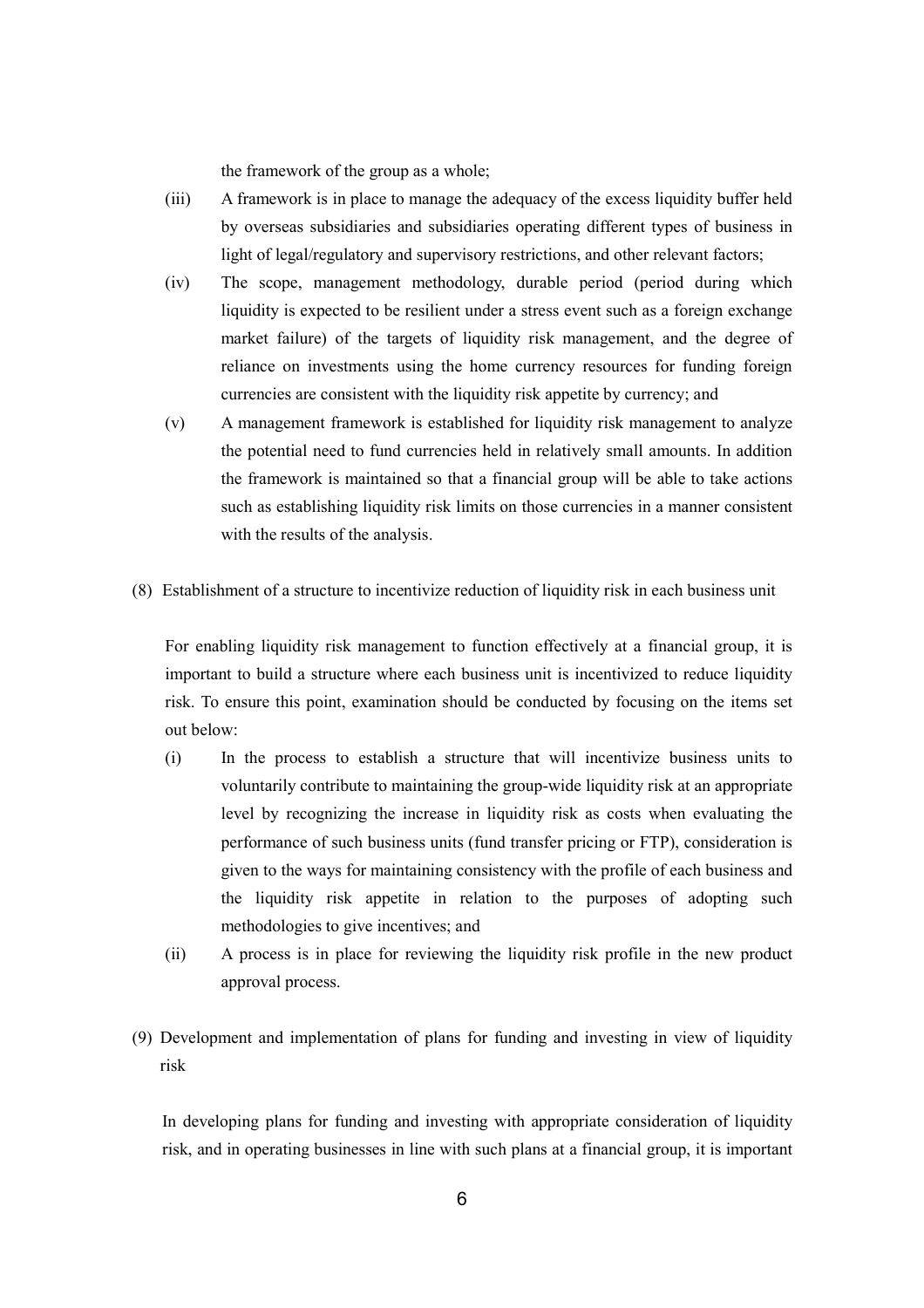to set out a specific assessment standard and evaluate the existing conditions at an appropriate time. To ensure this point, examination should be conducted by focusing on the items set out below:

However, when examining the functions of risk limits in liquidity risk management, it should be kept in mind that the risk limit has various functions, and thus it is important for supervisors to take into account the specific purposes of each risk limit set by a financial group.

- (i) A methodology is established for investing in assets (e.g. trading assets, internal/external loans, assets for long-term holding, Bank of Japan current deposit account) in accordance with the liquidity risk appetite;
- (ii) An adequate framework is in place to share an awareness of the current conditions and future direction of liquidity risk in an appropriate manner between the senior management and the supervisory authority by establishing liquidity risk limits systematically, and aligning such risk limits with the liquidity risk appetite set by considering the following points; and
	- (a) Concentration risk associated with funding sources by financial instruments, funding providers, by sector/category of funding providers, by secured/unsecured lending;
	- (b) Concentration risk associated with the amount of redemption of debt by tenor; and
	- (c) Liquidity risk associated with off-balance transactions and other exposures that may increase the necessary liquidity under liquidity stress conditions.
- (iii) An adequate infrastructure is established to capture changes in financing activities. In addition, such changes are analyzed to identify potential causes, including the market environment and business incentives.
- (10) Contingency funding plan (CFP)
	- (i) At a financial group, its CFP is developed based on discussion and analysis on the following points:
		- (a) Identification of stress events that may have a material impact on the liquidity of the group as a whole and each entity;
		- (b) Evaluation of the impact of identified stress events on the liquidity of the group as a whole and each entity;
		- (c) Identification of triggering conditions that will execute a CFP, including a